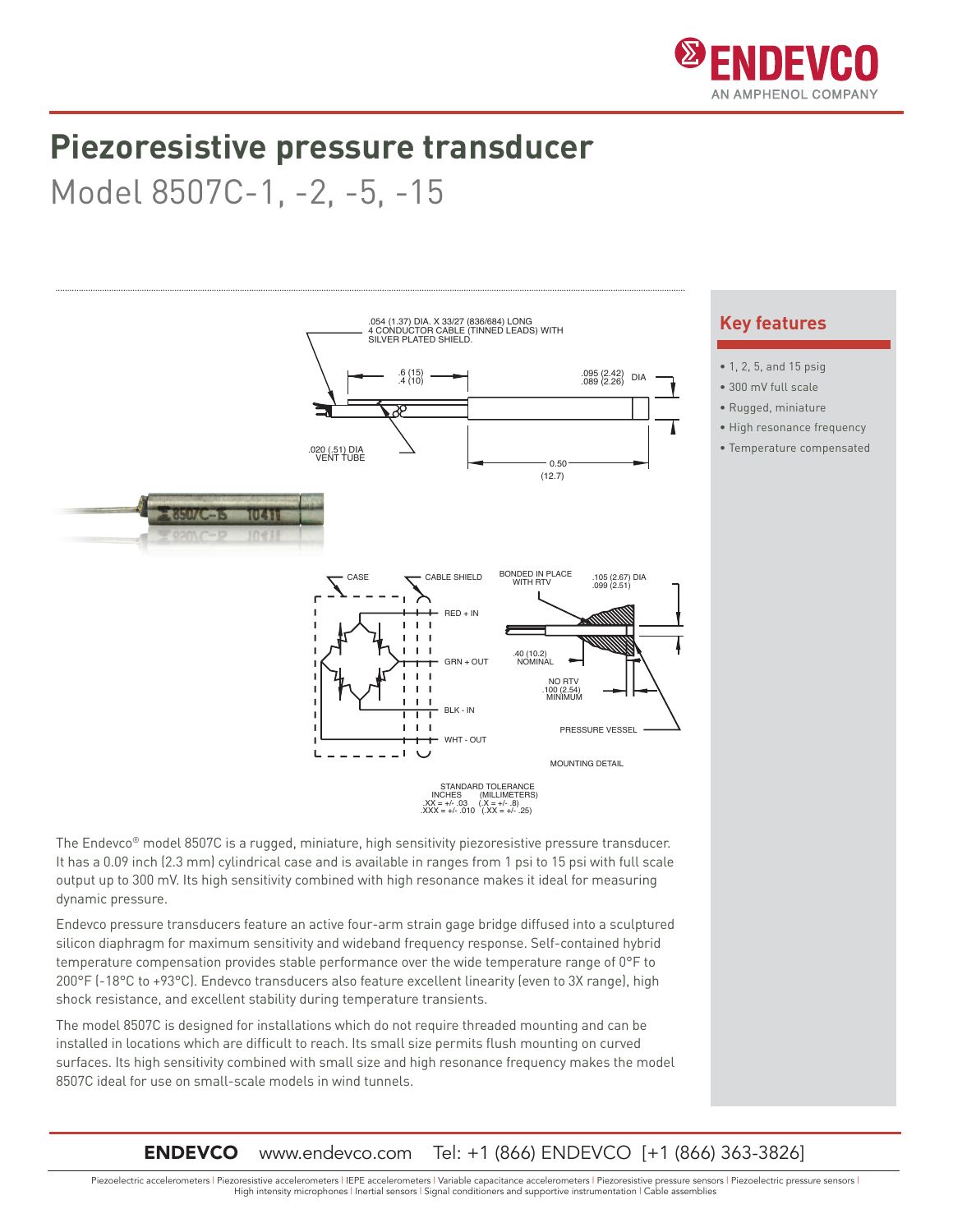

# **Piezoresistive pressure transducer**

Model 8507C-1, -2, -5, -15

### Specifications

The following performance specifications are referenced at +75˚F (+24˚C), 100 Hz and 10 Vdc unless otherwise noted. Calibration data, traceable to National Institute of Standards and Technology (NIST), is supplied.

|                                             | <b>Units</b>                                                                                          | 8507C-1      | -2             | -5           | $-15$        |  |
|---------------------------------------------|-------------------------------------------------------------------------------------------------------|--------------|----------------|--------------|--------------|--|
| Range [1]                                   | psig                                                                                                  | $0 - 1$      | $0 - 2$        | $0 - 5$      | $0 - 15$     |  |
| Positive sensitivity                        | mV/psi                                                                                                | $200 + 50$   | $100 + 50/-20$ | $60 + 20$    | $20 + 7$     |  |
| Combined: Non-linearity, Non-repeatability, |                                                                                                       |              |                |              |              |  |
| Pressure hysteresis                         | % FSO RSS max                                                                                         | 1.5          | 1.5            | 0.75         | 0.50         |  |
| Non-linearity, independent                  | % FSO typ                                                                                             | 1.0          | 1.0            | 0.50         | 0.20         |  |
| Non-repeatability                           | % FSO typ                                                                                             | 0.1          | 0.1            | 0.1          | 0.05         |  |
| Pressure hysteresis                         | % FSO typ                                                                                             | 0.1          | 0.1            | 0.1          | 0.1          |  |
| Zero measurand output                       | mV max                                                                                                | ±10          | ±10            | ±10          | ±10          |  |
| Zero shift after 3x range                   | $±\%$ 3x FSO max                                                                                      | 0.2          | 0.2            | 0.2          | 0.2          |  |
| Thermal zero shift                          |                                                                                                       |              |                |              |              |  |
| From 0°F to 200°F (-18°C to +93°C)          | $±\%$ FSO max                                                                                         | 3            | 3              | 3            | 3            |  |
| Thermal sensitivity shift                   |                                                                                                       |              |                |              |              |  |
| From 0°F to 200°F (-18°C to +93°C)          | $±\%$ max                                                                                             | 4            | 4              | 4            | 4            |  |
| Resonance frequency                         | Hz typ                                                                                                | 55,000       | 70 000         | 85 000       | 130 000      |  |
| Non-linearity at 3x range                   | % 3x FSO                                                                                              | 2.5          | 2.5            | 2.0          | 1.0          |  |
| Photoflash response                         | Equiv. psi                                                                                            | 0.01         | 0.01           | 0.03         | 0.1          |  |
| Warm-up time                                | ms                                                                                                    | $\mathbf{1}$ | $\mathbf{1}$   | $\mathbf{1}$ | $\mathbf{1}$ |  |
| Acceleration sensitivity                    | Equiv. psi/q                                                                                          | 0.0002       | 0.0002         | 0.0002       | 0.0002       |  |
| Burst pressure (diaphragm/reference side)   | psi                                                                                                   | 20/20        | 40/40          | 100/50       | 150/50       |  |
|                                             |                                                                                                       |              |                |              |              |  |
| <b>Electrical</b>                           |                                                                                                       |              |                |              |              |  |
| Supply voltage                              | 10.0 Vdc recommended, 18 Vdc maximum                                                                  |              |                |              |              |  |
| Electrical configuration                    | Active four-arm piezoresistive bridge                                                                 |              |                |              |              |  |
| Resistance                                  |                                                                                                       |              |                |              |              |  |
| Input                                       | 2000 ±800 ohms                                                                                        |              |                |              |              |  |
| Output                                      | 1500 ±600 ohms                                                                                        |              |                |              |              |  |
| Isolation                                   | 100 megohms minimum at 50 volts; leads to case, leads to shield, shield to case                       |              |                |              |              |  |
| Noise                                       | 5 microvolts rms typical, dc to 50 000 Hz; 50 microvolts rms maximum, dc to 50 000 Hz                 |              |                |              |              |  |
| Mechanical                                  |                                                                                                       |              |                |              |              |  |
| Case, material                              | Nickel - iron alloy                                                                                   |              |                |              |              |  |
| Cable, integral                             | Four conductor No. 36 AWG Teflon® insulated leads, braided shield, PVC jacket                         |              |                |              |              |  |
| Dead volume (+) port                        | 0.00005 cubic inches (0.0008 cc)                                                                      |              |                |              |              |  |
| Mounting                                    | Bond into #38 drill hole (2.6 mm) using an RTV such as DOW CORNING Silastic® 738;                     |              |                |              |              |  |
|                                             | (RTV not permitted within 0.10 inch (2.5 mm) of unit's face.)                                         |              |                |              |              |  |
|                                             |                                                                                                       |              |                |              |              |  |
| Weight                                      | 0.3 gram (cable weighs 3.6 grams/meter)                                                               |              |                |              |              |  |
| <b>Environmental</b>                        |                                                                                                       |              |                |              |              |  |
| Media                                       | Internal seals are epoxy and are compatible with clean dry gas media. Media in (+) measurand port is  |              |                |              |              |  |
|                                             | exposed to nickel-iron alloy, silicon, ceramic, Parylene C, and epoxy. Media in (-) measurand port is |              |                |              |              |  |
|                                             | exposed to the above and RTV silicone coating.                                                        |              |                |              |              |  |
| Temperature                                 | -65°F to +225°F (-54°C to +107°C)                                                                     |              |                |              |              |  |
| Vibration                                   | $1000q$ pk                                                                                            |              |                |              |              |  |
| Acceleration                                | 1000q                                                                                                 |              |                |              |              |  |
| Shock                                       | 10 000q, 100 microsecond haversine pulse                                                              |              |                |              |              |  |
| Humidity                                    | Isolation resistance greater than 100 megohms at 50 volts when tested per MIL-STD-202E, Method 103B,  |              |                |              |              |  |
|                                             | Test condition B.                                                                                     |              |                |              |              |  |
|                                             |                                                                                                       |              |                |              |              |  |